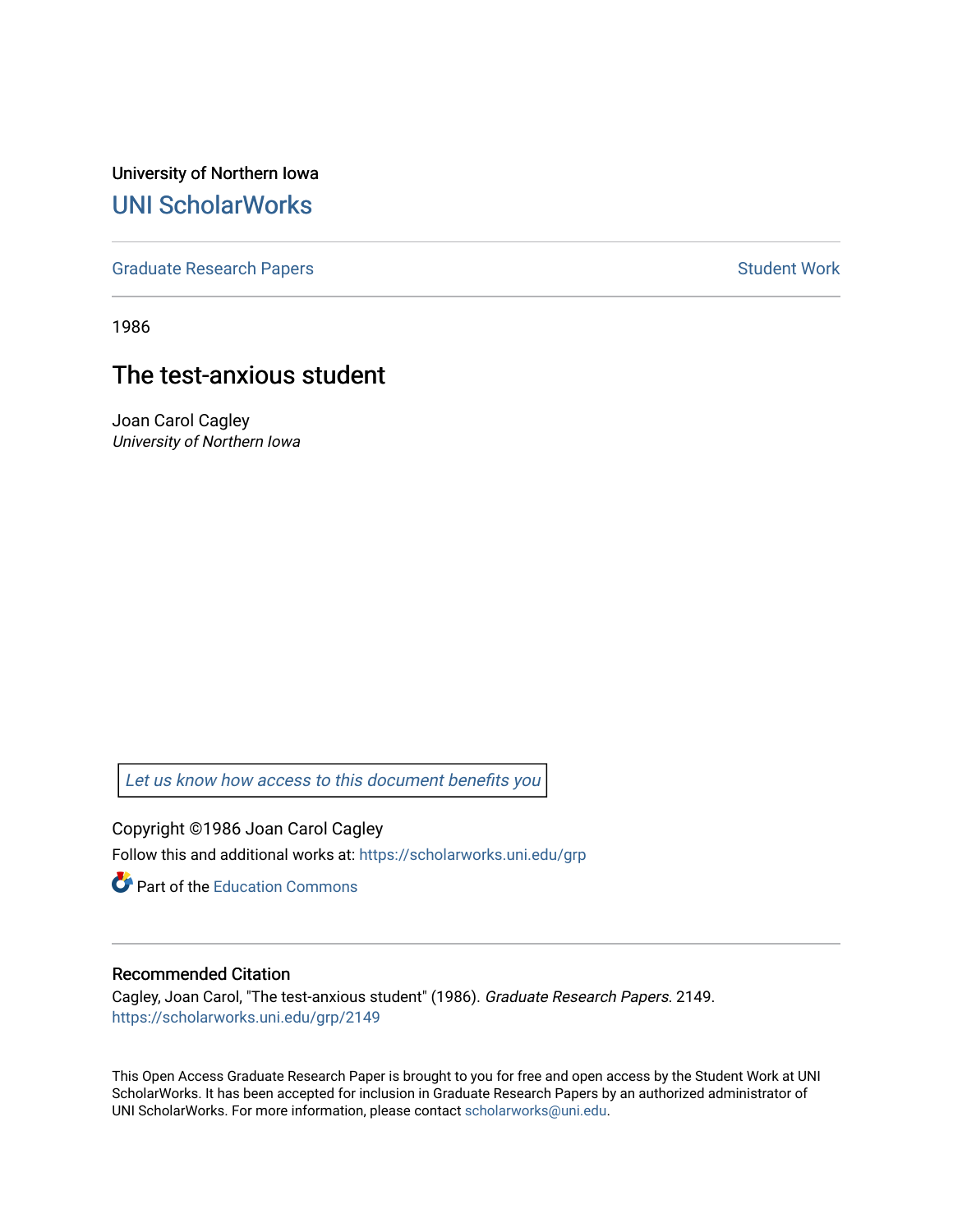## The test-anxious student

## Abstract

Ginny is a 25 year old nursing student who returned to school to become a Registered Nurse following several years of practice as a Licensed Practical Nurse. In class she rarely or never asked a question. When called on she blushed and kept her eyes lowered. After failing several examinations, Ginny came to see the writer for help. She expressed surprise that she wasn't doing very well as she studied many hours for each exam. She reported that she worried a great deal about continuing to fail examinations and was really disgusted with herself. Ginny related an astonishing array of physiological symptoms on the day of an examination including an inability to sleep or eat, nausea, lightheadedness, and a feeling of impending doom. Upon entering the classroom for the exam, Ginny's head would begin to throb; her heart would pound (almost audibly, she suspected) and her palms would perspire profusely. She expressed serious doubts about her intellectual abilities even though she had completed university level science courses.

This open access graduate research paper is available at UNI ScholarWorks: <https://scholarworks.uni.edu/grp/2149>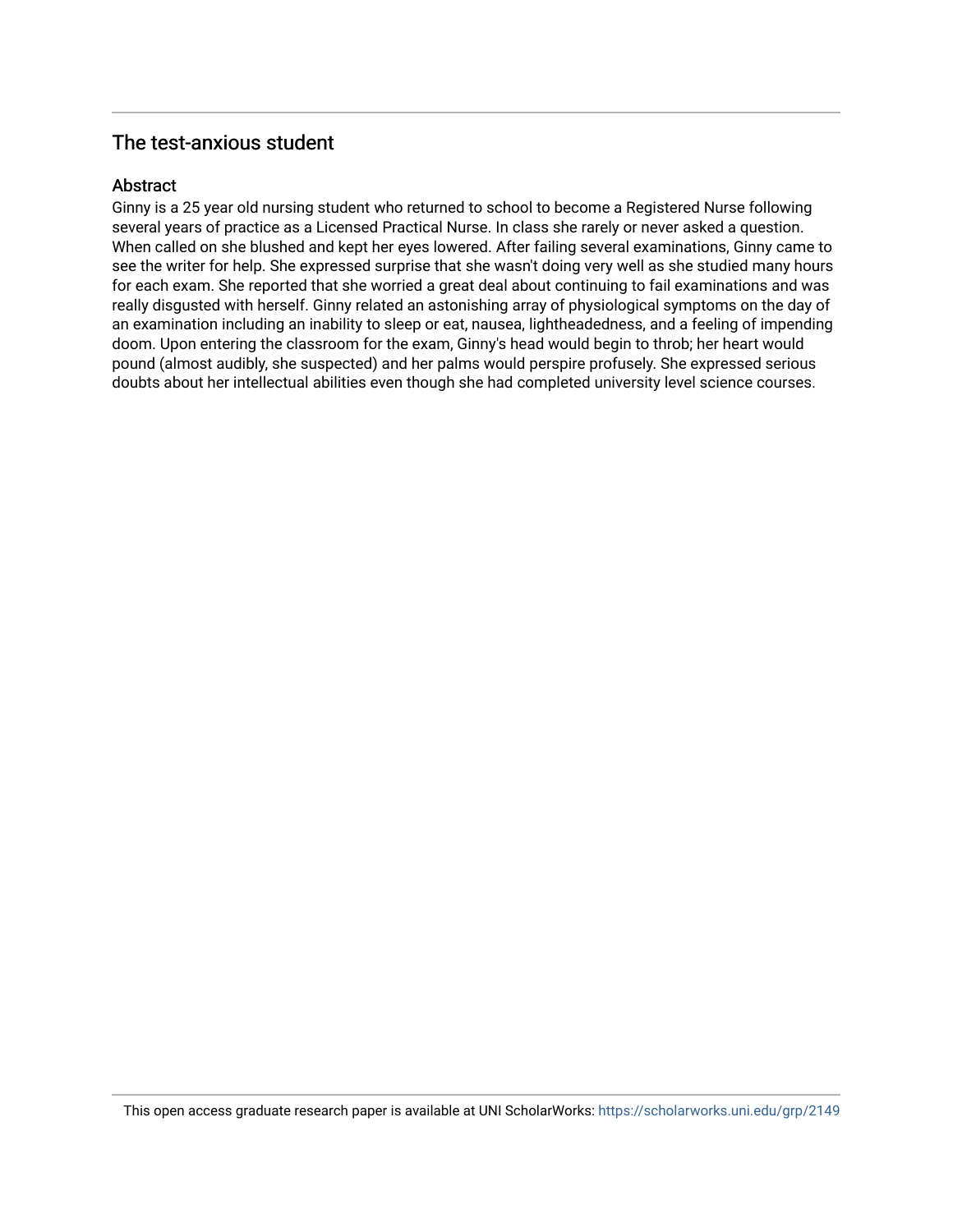## THE TEST-ANXIOUS STUDENT

A Research Paper Presented to The Department of Educational Administration and Counseling University of Northern Iowa

> In Partial Fulfillment of the Requirements for the Degree Master of Arts

by Joan Carol Cagley May 1986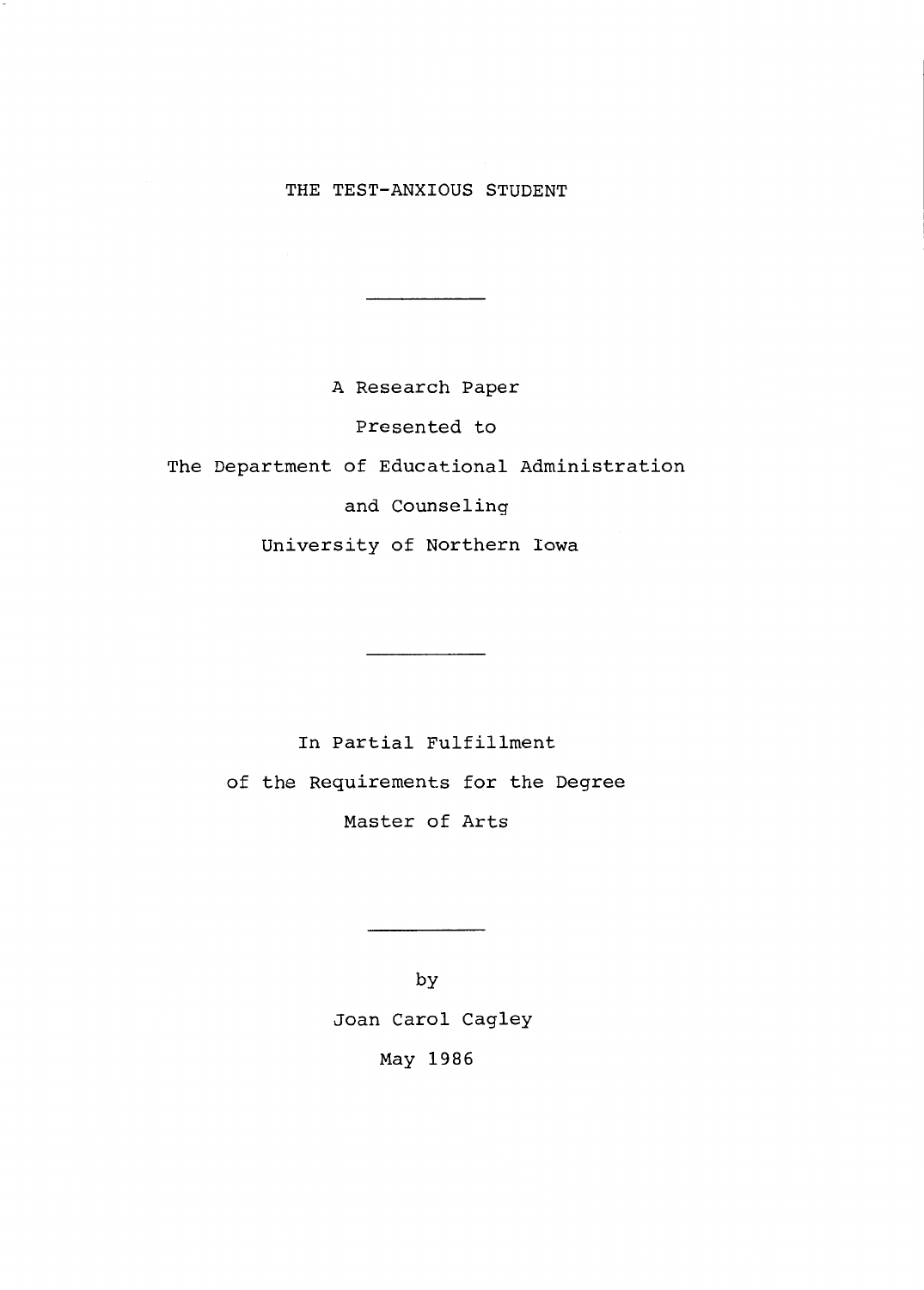This Research Paper by: Joan Carol Cagley Entitled: THE TEST-ANXIOUS STUDENT

has been approved as meeting the research paper requirement for the Degree of Master of Arts

Ann Vernon

 $\frac{4}{\pi}$  and  $\frac{4}{\pi}$  and  $\frac{4}{\pi}$  and  $\frac{4}{\pi}$  and  $\frac{4}{\pi}$  and  $\frac{4}{\pi}$  and  $\frac{4}{\pi}$  and  $\frac{4}{\pi}$  and  $\frac{4}{\pi}$  and  $\frac{4}{\pi}$  and  $\frac{4}{\pi}$  and  $\frac{4}{\pi}$  and  $\frac{4}{\pi}$  and  $\frac{4}{\pi}$  and  $\frac{4}{\pi}$ 

Robert T. Lembke

4/9/86<br>Date Approved Second Reader of Research Paper

Robert Krajewski

 $\frac{11}{2}$   $9/86$ 

Head, Department of Educational Administration and Counseling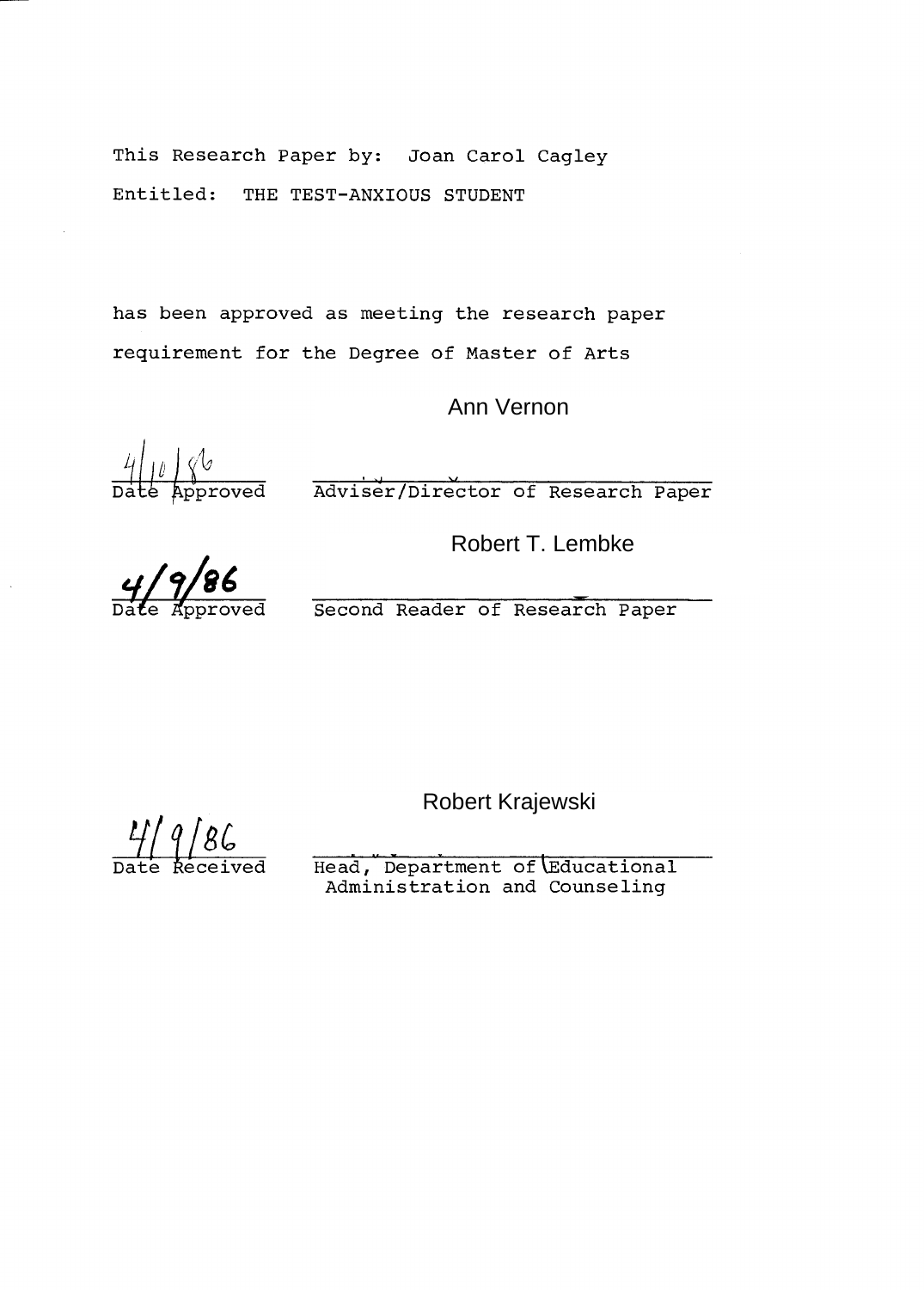Ginny is a 25 year old nursing student who returned to school to become a Registered Nurse following several years of practice as a Licensed Practical Nurse. In class she rarely or never asked a question. When called on she blushed and kept her eyes lowered. After failing several examinations, Ginny came to see the writer for help. She expressed surprise that she wasn't doing very well as she studied many hours for each exam. She reported that she worried a great deal about continuing to fail examinations and was really disgusted with herself. Ginny related an astonishing array of physiological symptoms on the day of an examination including an inability to sleep or eat, nausea, lightheadedness, and a feeling of impending doom. Upon entering the classroom for the exam, Ginny's head would begin to throb; her heart would pound (almost audibly, she suspected) and her palms would perspire profusely. She expressed serious doubts about her intellectual abilities even though she had completed university level science courses.

Definition and Manifestation of Test Anxiety Ginny displayed many of the classic signs of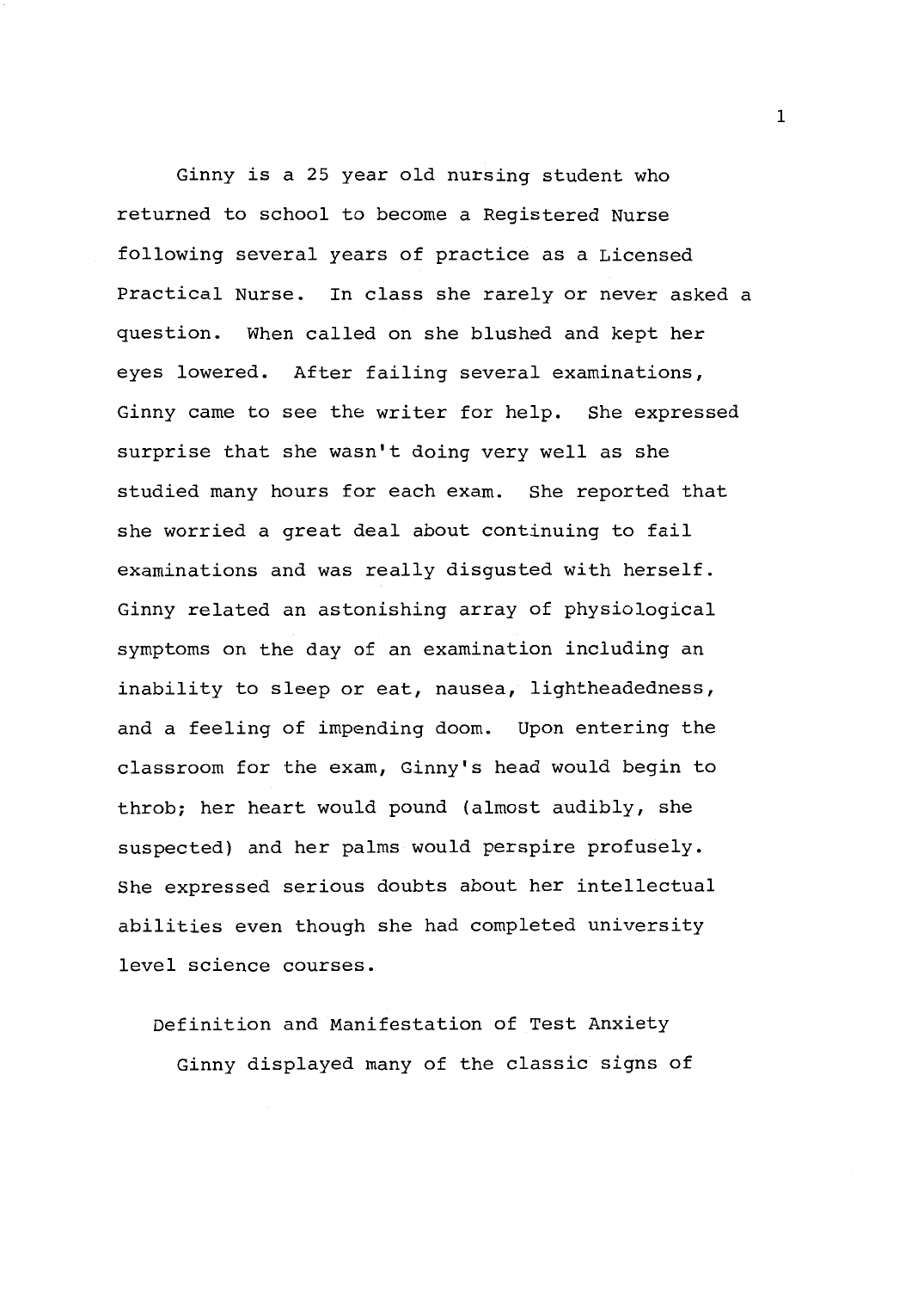test-anxiety. Test anxiety, the topic of this paper, means "anticipatory anxiety in test-taking situations" (Mandler & Sarason, 1983). According to Reister et al. (1977), when a person experiences fearful thoughts and painful physiological symptoms during examination times, he/she learns to expect these manifestations in future testing circumstances.

The behavior of test anxious students appears to have both a physiological and cognitive component (Gelen, cited in Stevens et al. 1983). The physiological behaviors exhibited reflect the degree of arousal of the autonomic nervous system. The cognitive process involves the formation of self-deprecating thoughts and expectations of failure. Liebert and Morris (Reister et al. 1977) reiterated these two major components of test anxiety as worry and emotionality. "Worry" is described as the cognitive concern for test performance while "emotionality" deals with the autonomic arousal part of anxiety. The real or imagined threat of failure on a test and the consistent self-put down combine to activate a debilitating anxiety that effectively interferes with achieving test success. When the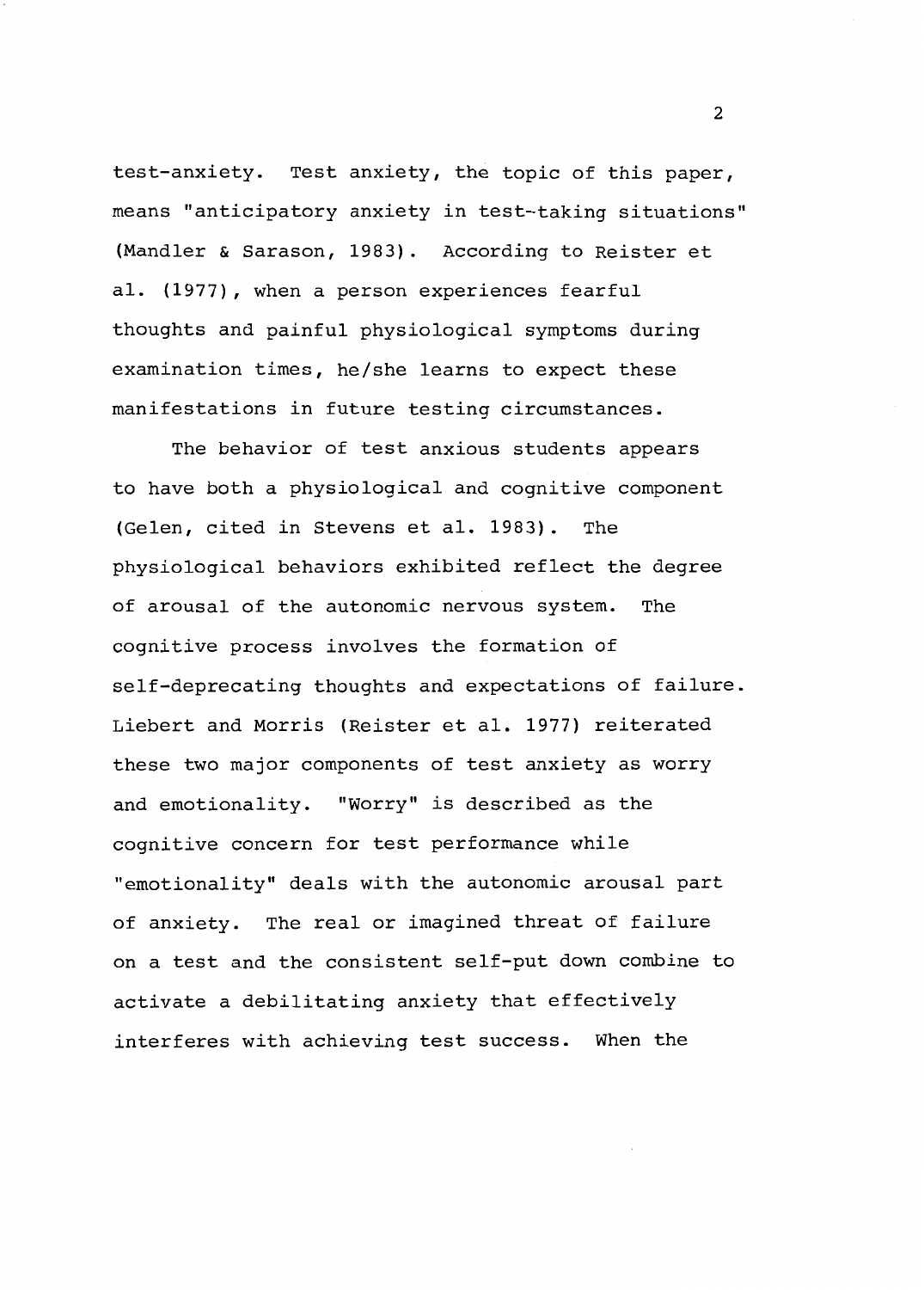ability of the test-anxious student to perform is consistently interfered with and failing grades occur, the individual may seek or be referred for counseling help.

#### Interventions

#### Individual vs Group Therapy

Trimble and Carter (1980) noted that advocates of group treatment found it to be more cost-effective than individual treatments because it required fewer counselor hours for number of clients served. The use of a workshop approach to serve even more students than group treatment was proposed. Test-anxiety workshops were viewed as providing a flexible and convenient response to mid-term and final exam time influxes of students needing help.

Efficiency in the management of both finances and time may dictate the choice of individual or group intervention strategies. Osterhouse (Krumboltz & Thoresen, 1976) reported that group desensitization was equally as effective as individual desensitization. A group treatment format was found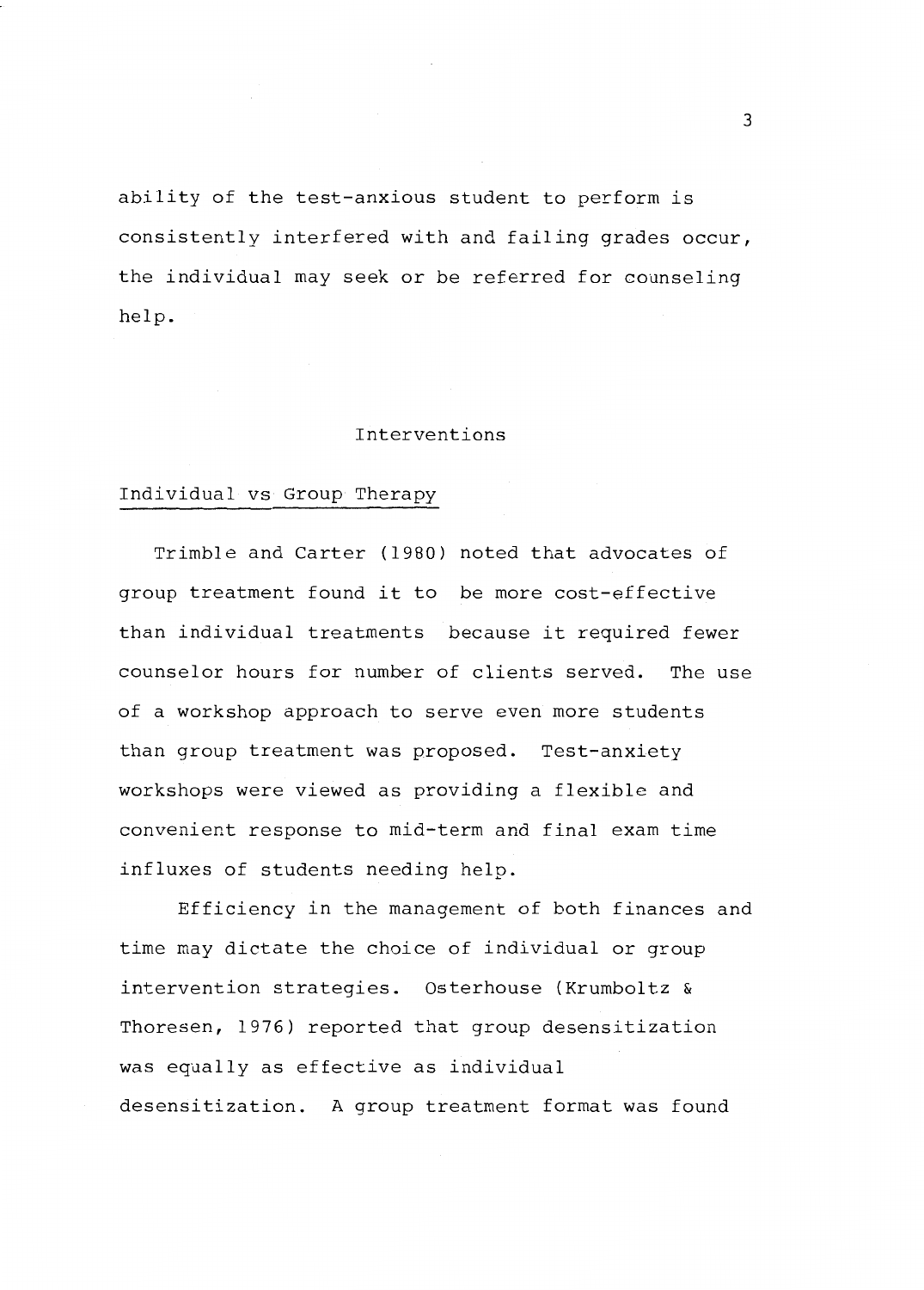to be economical in terms of counselor time and presence (Altmaier & Woodward, 1981).

Reister, Stockton and Maultsby (1977) investigated the hypothesis that the use of groups as large as thirty could be therapeutic when utilizing rational behavior techniques. The results indicated no difference in the relative effectiveness of this and other methods studied. However, no mention was made in the discussion of the size of the groups used or the significance of group size, even though this was identified as one of three purposes of the study.

Perhaps the most important motive for using a group or workshop format was identified by Taylor (1975). His contention was that students in a group became aware that their concerns were not unique but were common to many other students. The group approach provided a mechanism for students to learn from each other as well as the counselor.

### Systematic Desensitization

Various strategies have been employed to deal with test anxiety in students. Systematic desensitization was initially conceived by Joseph Wolpe in the 1950's as an individual treatment method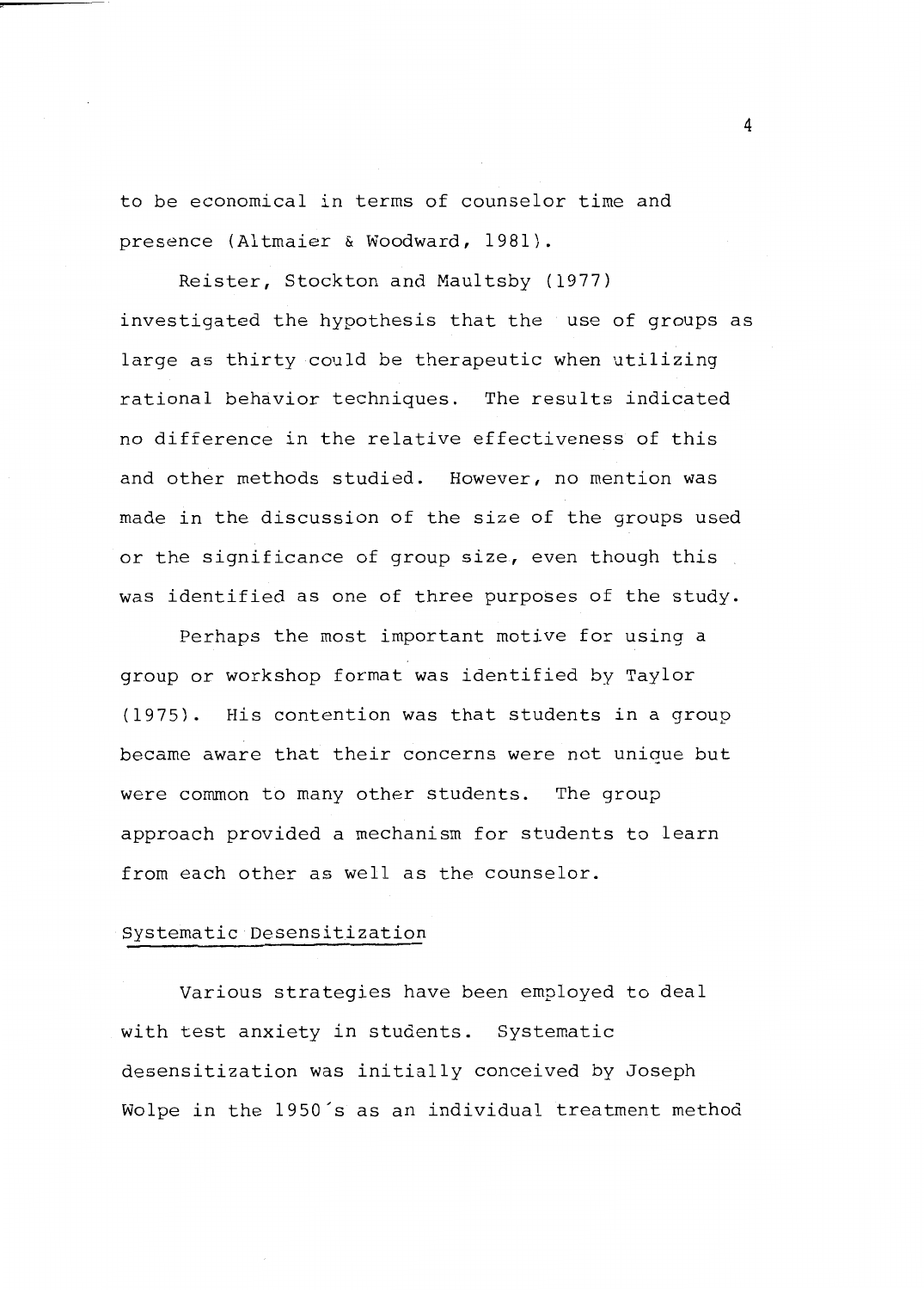(Krumboltz & Thoresen, 1976). Osterhouse (Krumboltz & Thoresen, 1976) described the components of a group procedure for a systematic desensitization treatment plan including instructions given to the clients regarding the impossibility of being both afraid and relaxed at the same time. Based on this fact, the group was taught relaxation techniques and subsequently practiced these methods until learning how to relax. The next step involved the use of a preconstructed test-anxiety hierarchy which included fifteen situations ranging from the first mention of a test to the actual test period. Items were ranked by the student from least to most anxiety-producing. Individual items were presented to the group by using an average response of all the group to the situations starting with the least anxiety-provoking and progressing to the most. Each situation was presented a minimum of three times with relaxation achieved to be considered desensitized.

A study by Denny and Rupert (1972) utilized systematic desensitization, adding the component of self-control by instructing clients to continue to attempt to relax when visualizing a tension-producing situation. Once relaxation was again achieved, the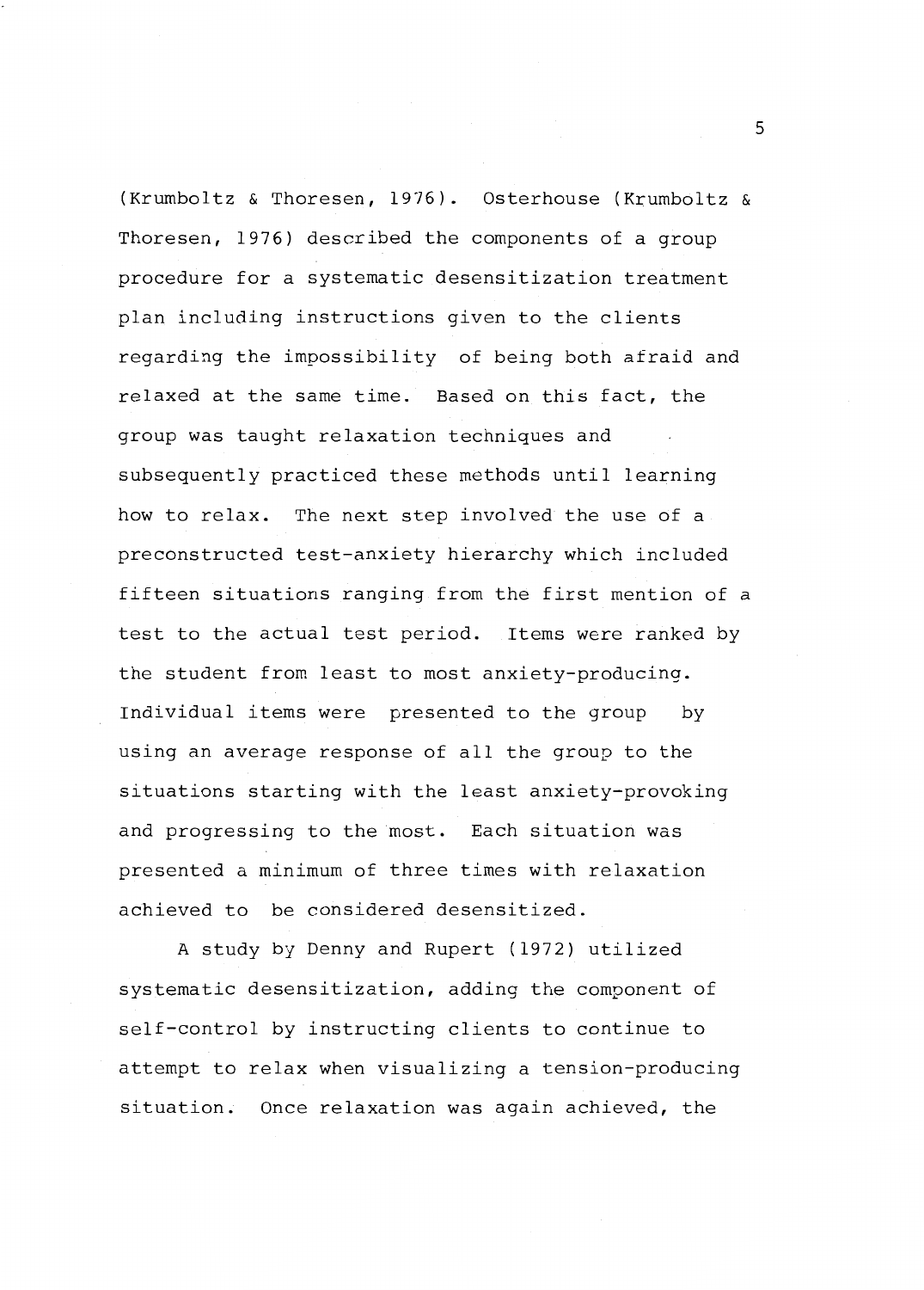scene was terminated. By encouraging self-control, desensitization appeared to shorten the number of treatment sessions.

Another form of desensitization test-anxiety using vicarious stimuli was examined using videotapes in a small group format by Altmaier and Woodward (1981). A comparison of vicarious desensitization alone and in combination with study skills training was employed. The results demonstrated the potential of the treatment modality since there was a significant reduction in test anxiety. Systematic desensitization teaches relaxation skills to manage somatic tensions and inhibit the "emotional" component of test anxiety (Stevens et al. 1983).

#### Cue-Controlled Relaxation

The cue-controlled relaxation procedure is a strategy designed to enable clients to achieve relaxation in response to a self-induced cue word (e.g. calm or relax). The study by Russell and Lent (1982) examined the efficacy of cue-controlled relaxation and systematic desensitization alone and in combination. There was also an attention placebo and no treatment group. The results of this study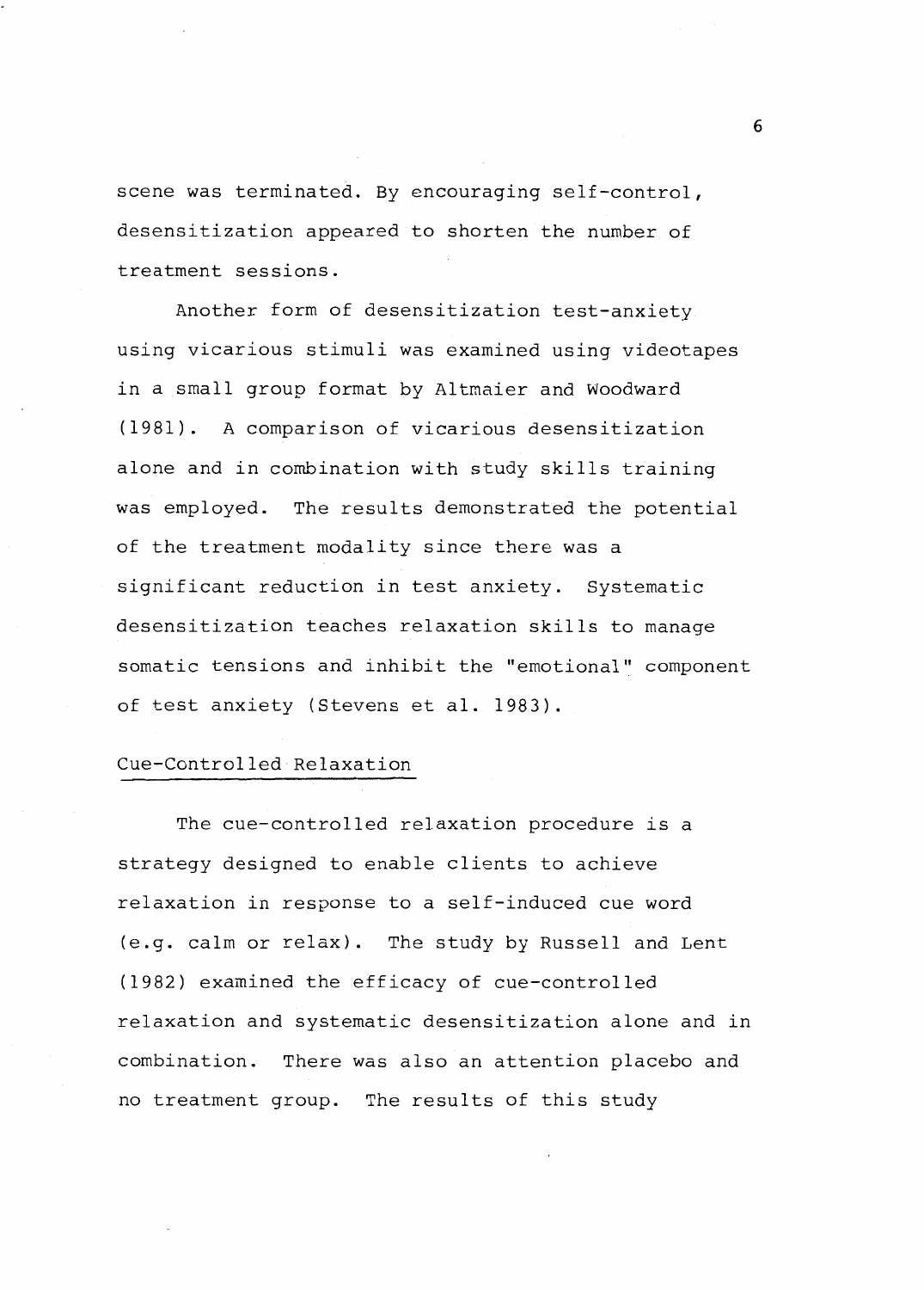surprisingly showed that none of the treatment groups was superior to the no-treatment group. Previous research by Russell and Wise (Russell & Lent, 1982) had supported the use of cue-controlled relaxation. Future studies using fewer conditions were suggested.

#### Structured Psychodrama

Psychodrama is based on the simulation of environmental and psychological realities. In this protected, simulated condition, the client explores, through acting, past, present and even future behaviors with controlled adverse consequences. The protection facilitates confrontations with fearful situations while experiencing new, non-threatening emotions (Kipper & Giladi, 1978).

The use of structured psychodrama was investigated by Kipper and Giladi (1978). Students were assigned to one of three groups receiving either structured psychodrama, systematic desensitization or no treatment. The major difference between classic spontaneous psychodrama originated by J. Moreno and this method was the highly structured format of the intervention. One technique employed was the "empty chair", in which the client/student talked to an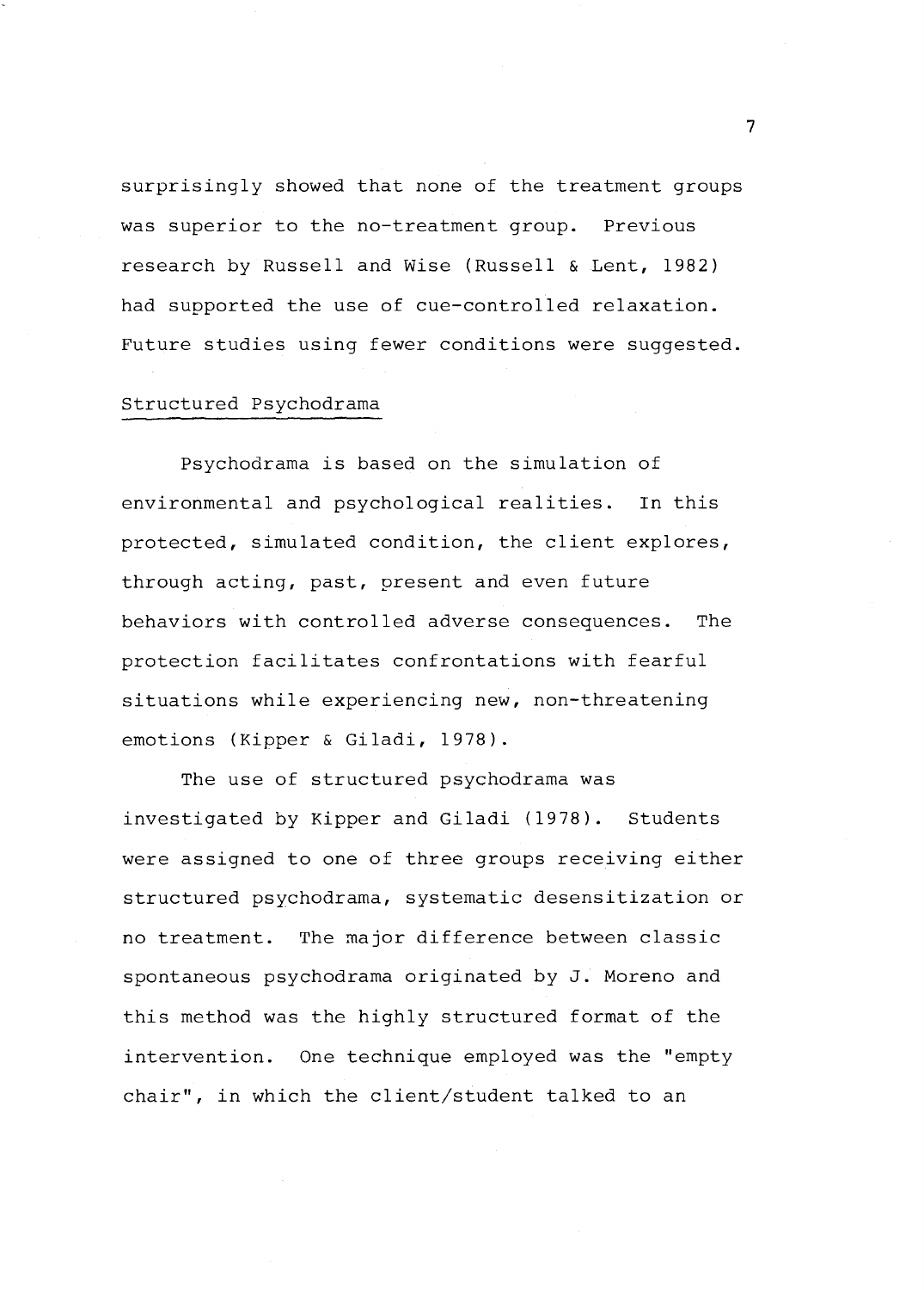imaginary person or personal quality represented by the empty chair. The second technique involved the client changing his identity with a significant other as enacted by a helper. This was called "role reversal". The third was called the "double" technique. This involved a helper as an extension of the client's self to enable fuller expression of feelings and thoughts in a given situation. The test-anxiety hierarchy outlined in systematic desensitization was the basis for enactments using the three psychodramatic techniques to role play the situations. Results of Kipper and Giladi's research (1978) demonstrated that both modes of treatment were equally successful. Test anxiety was reduced on two objective measures. Psychodramatic techniques increase the likelihood of a student dealing with mainly the "emotional" component of test anxiety (Kipper & Giladi, 1978).

#### Study Skills

Improving academic skills when used in conjunction with other treatment programs has been suggested as an effective approach to test anxiety (Lent, 1983). The research by Lent, Lopez and Romano (1983) was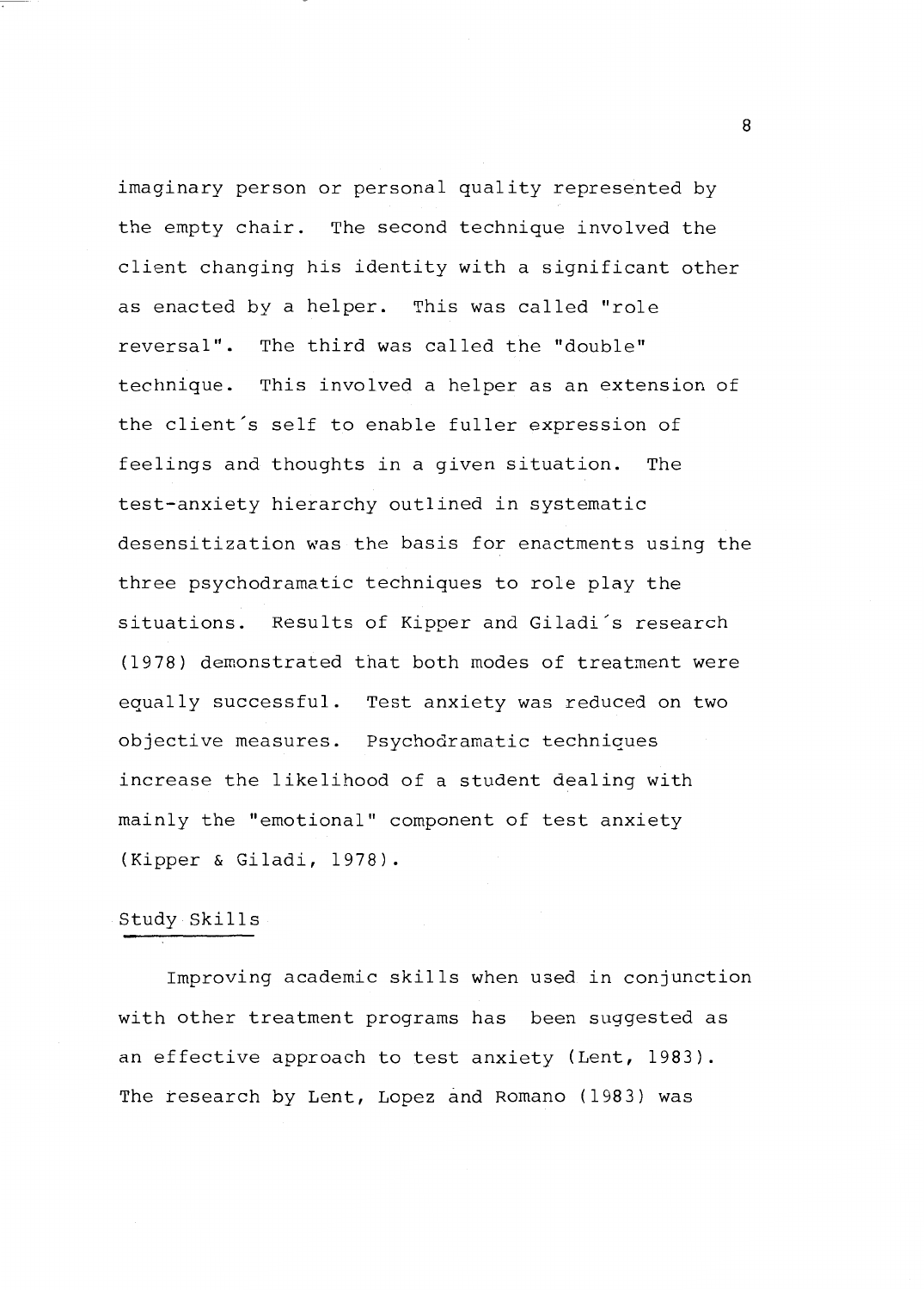based on the assumption that underprepared students often have poor study and test-taking skills. A test anxiety reduction intervention incorporating both a strong anxiety reduction and a study skills component offered the most promise. Peer tutors (undergraduates) conducted weekly reviews of lectures, administered a practice quiz, answered specific questions regarding course materials and gave training in test-taking methods and other study skills (e.g. note-taking). In combination with cue-controlled desensitization, promising results were obtained in reducing anxiety during tests. Improved study skills help the student manage the "worry" component of test anxiety by building self-confidence and increasing expectations for success (Lent, 1983).

#### Rational-Emotive Therapy

The clinical effectiveness of rational emotive therapy was discussed by several authors including Ellis and Harper (1975) who first described the premise that thinking produces emotions. The ABC theory of emotions focuses primarily on the "worry" component of test anxiety with the A part consisting of the specific event including events or observable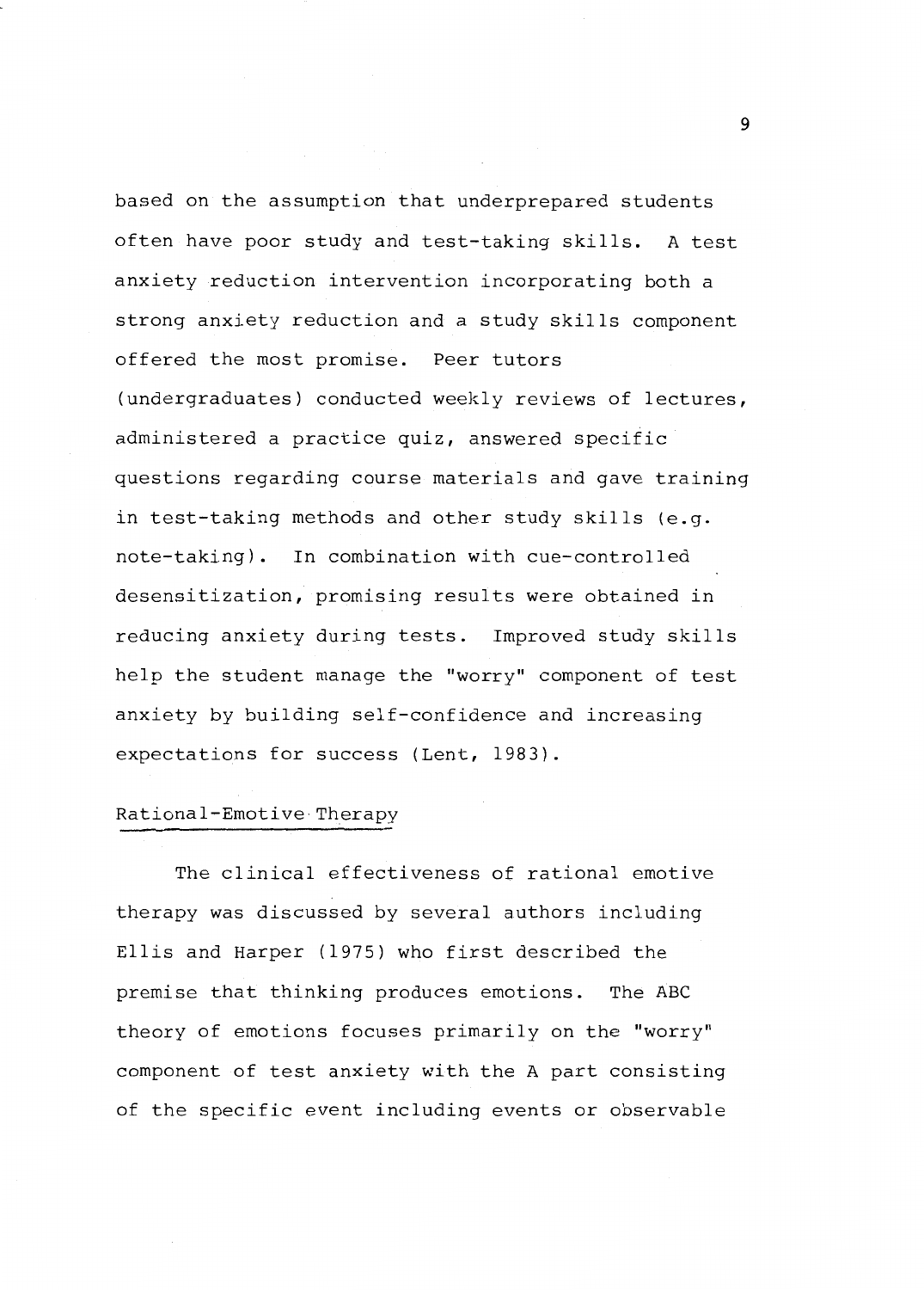changes in the environment, thoughts or perceptions. The self-talk part or B is the evaluative thoughts about A upon which C, the emotional response either negative, positive or neutral, is based.

The self-talk or evaluative thoughts of B are both rational and irrational in nature. The irrational thoughts are simplistic and absolutist type statements, such as "This is the worst!" or "It's awful!" Ellis and Harper (1975) speculated that the habit of irrational thinking is learned. The therapeutic process involves the client recognizing irrational thoughts and practicing forming rational beliefs. Anxiety is believed to be the result of irrational thinking.

Jacobs and Croake (1976) speculated that if Ellis' hypothesis is correct, then it would follow that people can be reeducated and gain insight into negative self-talk and replace it with rational thoughts. The results of their study supported the hypothesis that education/discussion groups using rational emotive techniques did decrease anxiety and self-reported problems in college-age students. This particular research did not focus only on test anxiety but on eleven areas of social, personal and other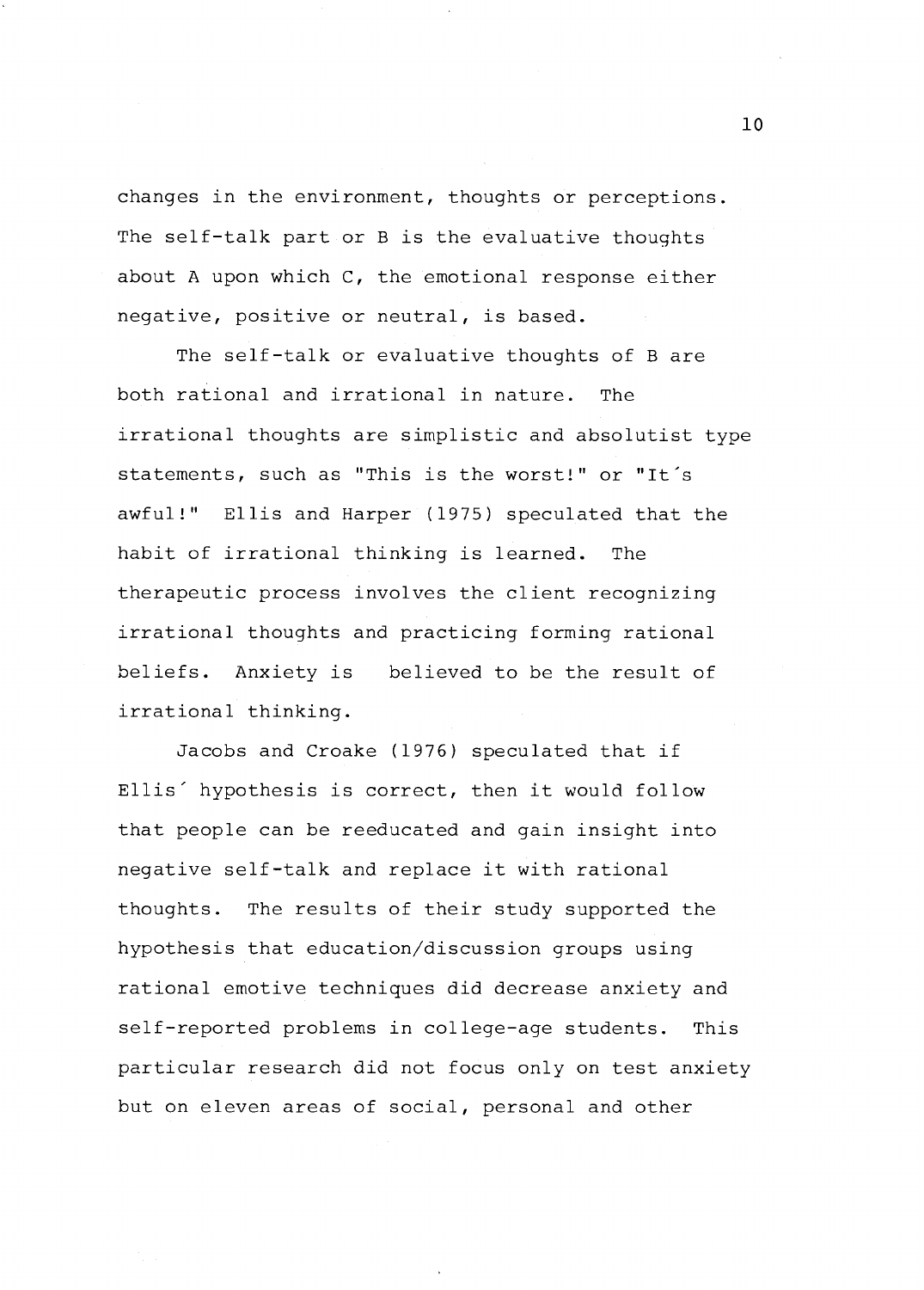general problems.

The application of rational emotive therapy to a specific case was illustrated by Achebe (1982). Cognitive restructuring or adapting a more appropriate attitude was used as a valuable learning experience by the student. A combination of assertiveness training, modeling and disputing defeating self-talk was utilized.

Taylor (1975) developed a procedure for utilizing a rational emotive therapy approach to test-anxious clients. Audio taped lectures, role play taped rational emotive therapy sessions and homework assignments were designed to reduce the irrational beliefs associated with test anxiety. The results of this research were mixed due to the method of post-test for test anxiety which was apparently difficult to assess.

Providing students with a means to prevent "goofing off" when studying was the counseling approach for a workshop developed at a community college in South Carolina (Taylor, 1975). Ellis' model of rational emotive therapy was used to help students to relearn attitudes and behaviors that would enable them to be more effective students and to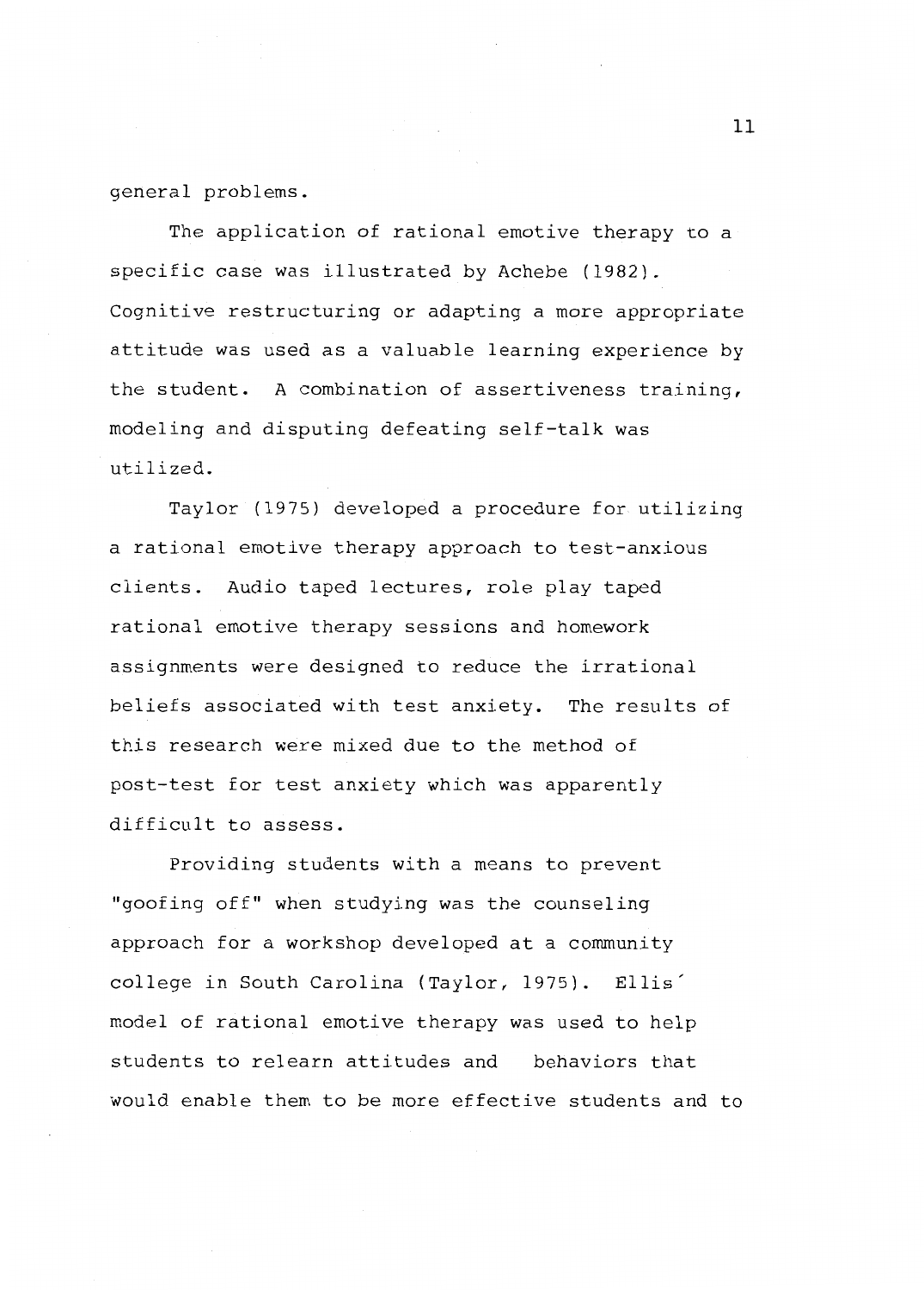evaluate their thoughts and attitudes toward studying. This workshop consisted 6f eight 90 minute sessions held twice a week. Homework assignments utilizing a self-help mental health aid of Maultsby (Taylor, 1975) were completed and analyzed by students. Other homework involved the student keeping a diary of their feelings while studying. Keeping track of their feelings such as anger or boredom was important as indicators that something was wrong. The "something" was the person's self-defeating thoughts. In the first five sessions, discussions continued to unmask irrational beliefs of the participants and methods of questioning and disputing them. During the last three sessions a switch in focus to behavior occurred. Instructions were given that it was not enough to think better, but they also needed to act. Behavioral techniques offered participants a problem-solving method to challenge self-defeating beliefs. These techniques were a means of reinforcing newly attained cognitions. Self-reinforcement, written reminders, and environmental contingencies were introduced for use by students. During the sessions, members were encouraged to bring and complete tasks, e.g. one member practiced making up and answering sample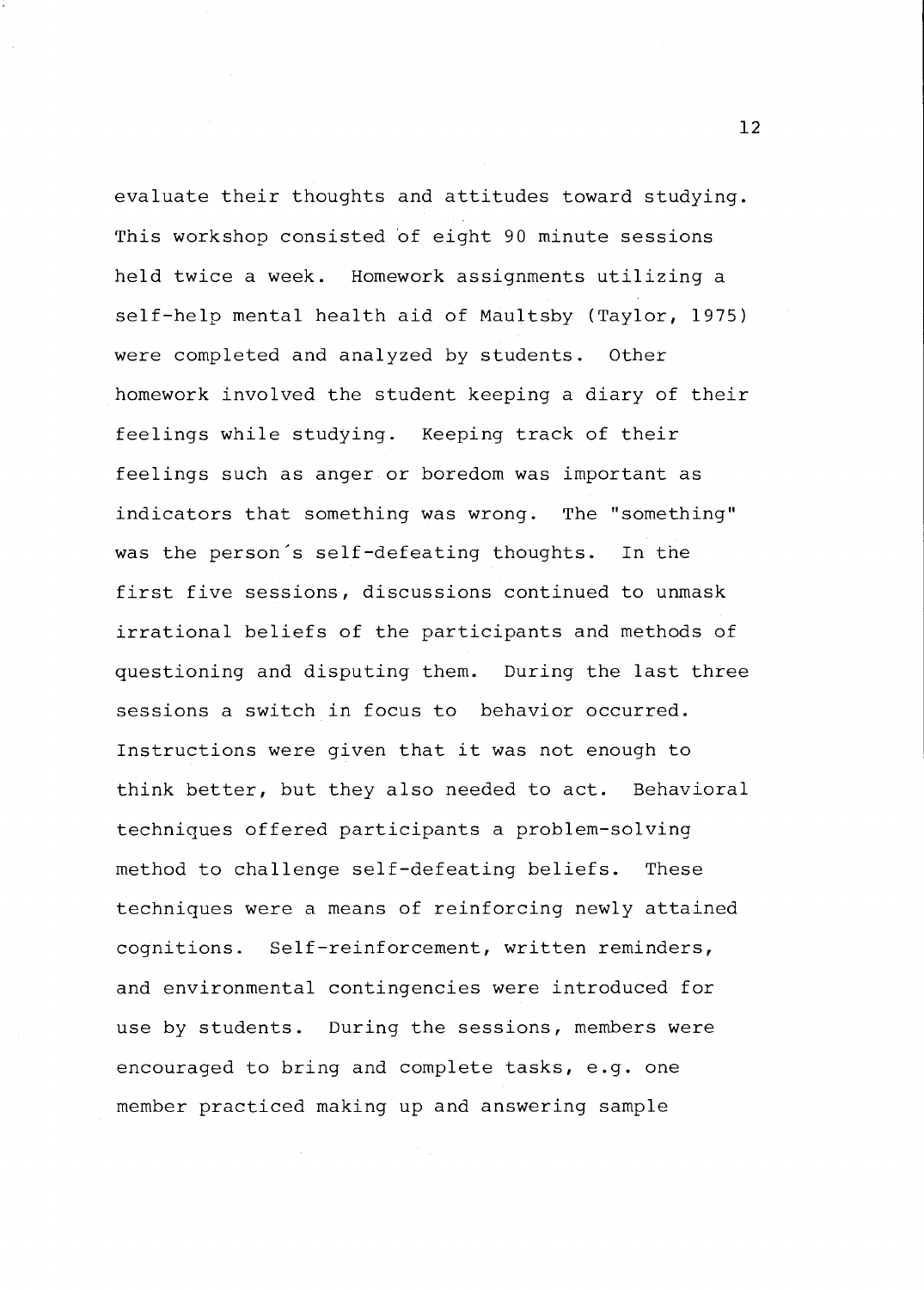questions. Improved study attitudes and a more active part in their studies were reported following the workshop by the majority of the participants six weeks after the workshop. A third outcome was increased grade point average. Students demonstrated an average gain of .53 on a 4 point scale. The specific impact of the workshop on grade point gains was seen as difficult to assess. Modifying cognitions during rational emotive therapy is the key to successfully alleviating the ''worry" component of test anxiety (Taylor, 1975).

#### Conclusions

One pattern appearing consistently throughout the literature was the use of the group as a therapeutic milieu. The benefits appeared to be recognized by most authors. Techniques designed to modify cognitions that evoke anxiety and to manage the bodily symptoms minimize the components of test anxiety most effectively. However, because of conflicting results obtained in test-anxiety research it is difficult to assess the results of the studies. No consistent objective means of measuring pre and post study results are reported so comparison is difficult or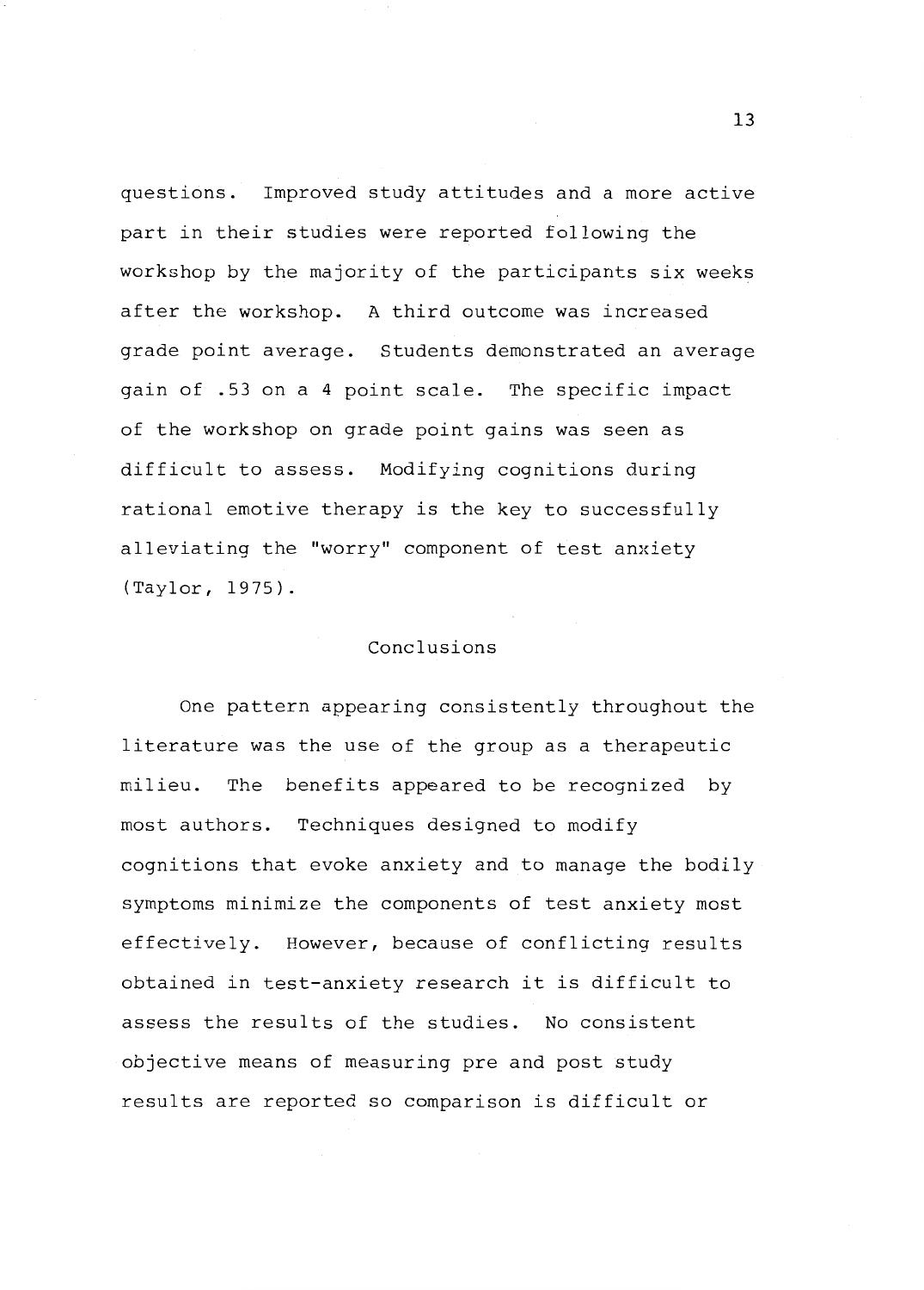impossible. Perhaps the most significant objective measurement of post-treatment gain was the increase in grade point average documented by Taylor (1975). The difficulty was in attributing the gain to the workshop only.

One major point reiterated often in the literature was that self-reports by students were extremely favorable and clients perceive rewards from all methods of treatment. Being actively involved in the process of behavior change may accrue benefits to the participants whether the results are scientifically measurable or not. Several of the papers suggested this is an outcome. Taking control of behavior is seen as a necessary component of anxiety reduction. The method used may not be as important as the direct involvement of the student in attempts to develop new behaviors. "Unlearning" ineffective, rigid, or uncomfortable behaviors is the potential end result of the interventions. The ability to utilize flexible and adaptive behaviors that are cognitively controlled by rational judgments is the desired outcome for the test-anxious student. What is learned can be unlearned. Further research should include examining student's grade point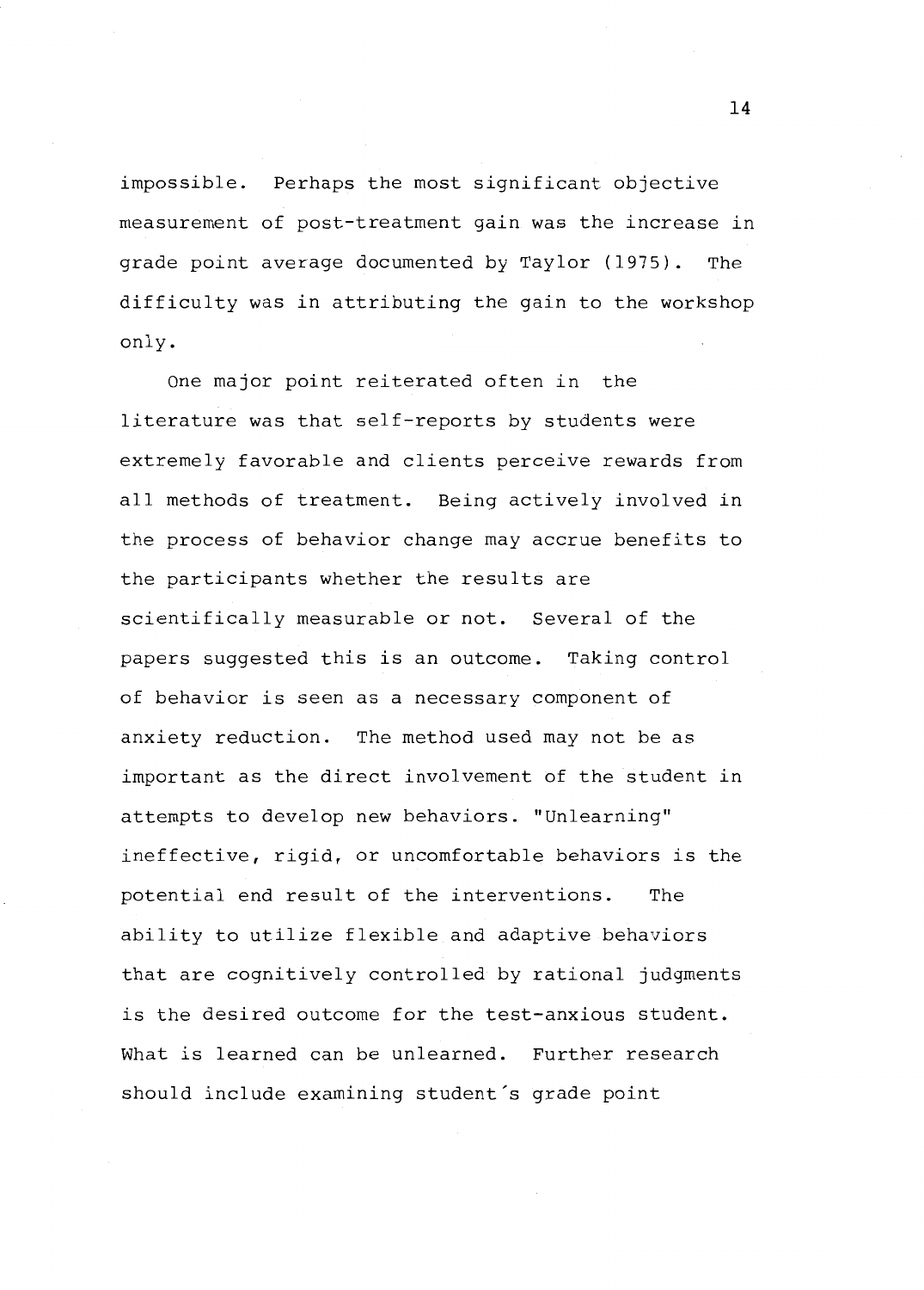averages for semesters following participation in a study and continued comparisons of the strategies. Confronting the anxiety and the underlying fear in an active manner and in a supportive group milieu may be the most significant recommendation for test-anxious students.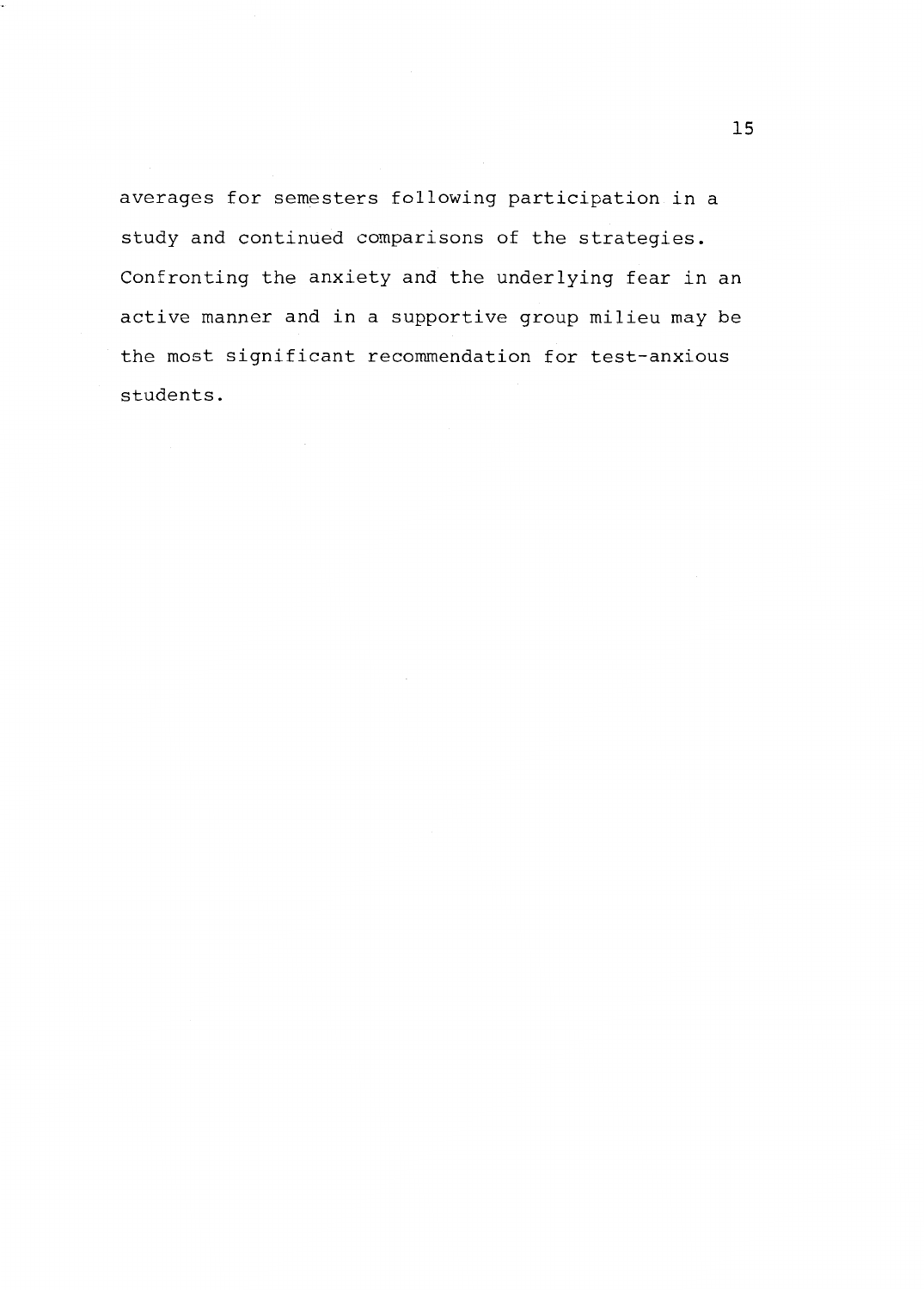#### References

- Achebe, C. C. (May, 1982). Counseling for examination failure in a Nigerian university: a case study. The Personnel and Guidance Journal. 23, 542-4.
- Altmaier, E. M. & Woodward, M. (September, 1981). Group vicarious desensitization of test anxiety. Journal of Counseling Psychology. 28, 467-9.
- Barabasz, A. & Barabasz, M. (1981). Effects of rational-emotive therapy on psychophysiological and reported measures of test-anxiety arousal. Journal of Clinical Psychology. 37, 511-14.
- Case, J. S. (September, 1978). A test-anxiety workshop. Journal of College Student Personnel. .!2., 473.
- Denny, D. R. & Rupert, P.A. (July, 1977). Desensitization and self-control in the treatment of test anxiety. Journal of Counseling Psychology. 24, 272-80.
- Ellis, A. & Harper, R. (1975). A new guide to rational living. Englewood Cliffs, New Jersey: Prentice-Hall Inc.
- Jacobs, E. & Croake, J. W. (March, 1976). Rational emotive therapy applied to groups. Journal of College Student Personnel.  $17, 127-\overline{9}.$
- Kipper, D. A. & Giladi, D. (November, 1978). Effectiveness of structural psychodrama and systematic desensitization in reducing test anxiety. Journal of Counseling Psychology. 25, 499-505.
- Krumboltz, J. D. & Thorensen, C. E. (1976). Counseling methods. New York: Holt, Rinehart, & Winston.
- Lent, R., Lopez, F., & Romano, J. (May, 1983). A program for reducing test anxiety with academically unprepared students. Journal of College Student Personnel. 17, 265-6.